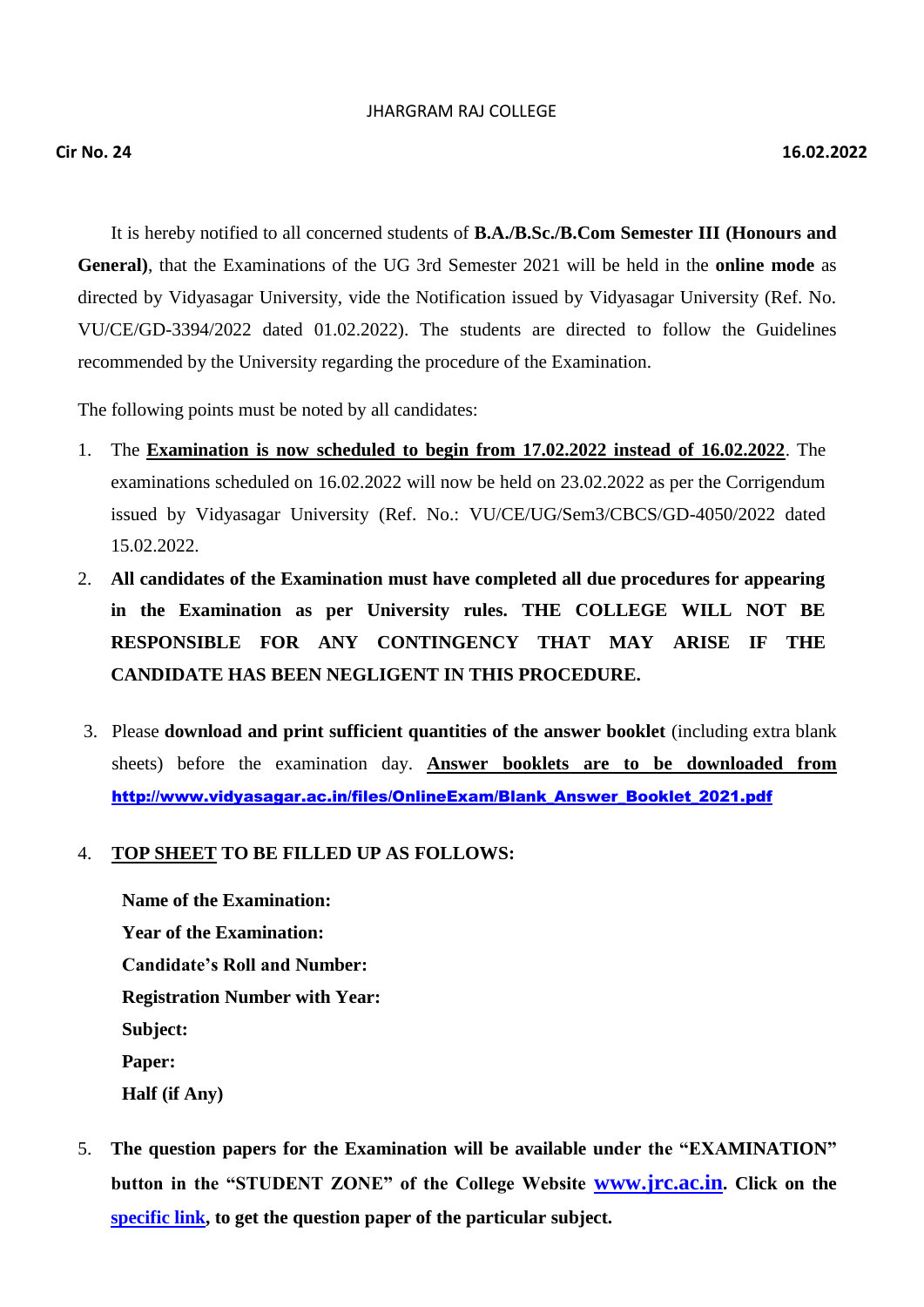- 6. Students are required to **download the Question Papers one hour before the examination** is scheduled to begin.
- 7. **SUBMISSION OF ANSWER SCRIPTS:**
	- a. **Answers to be scanned and uploaded in PDF only.**
	- b. Pages to be arranged in order and merged into a **single PDF file only**. No separate pages to be sent.
	- c. **PDF** File size: **Maximum 10 MB.**
	- d. PDF File name must be as follows:

# **Full Roll No.\_ExamPattern\_Subject\_PaperCode\_Date of Exam**

- e. Answer script to be uploaded to the **subject-specific email ID mentioned on the college website. Please type the email address carefully.**
- f. **Subject line of Email** must be same as File Name**: Full Roll No.\_Subject\_PaperCode\_Date of Exam**
- 8. **ALL STUDENTS MUST KEEP A SOFT COPY OF THE ANSWER SCRIPT WITH THEMSELVES.**
- 9. In case any student is unable to submit online at all, then the student may submit a hard copy in the college drop-box. **Please note that this provision will be accepted only in exceptional case of extreme difficulty of online submission. ONLY ONE MODE WILL BE ACCEPTED AS PER UNIVERSITY GUIDELINE (I.E. EITHER SOFT COPY OR HARD COPY ONLY IN CASE SOFT COPY CANNOT BE UPLOADED UNDER EXCEPTIONAL CIRCUMSTANCE).**
- 10. Please refer to the Provisional Schedule of the Examination, attached herewith.

Countersigned:

**Principal Convenor**

Sourich Bionas.

**Jhargram Raj College External Examination Subcommittee For UG CBCS Semester I, III & V Jhargram Raj College**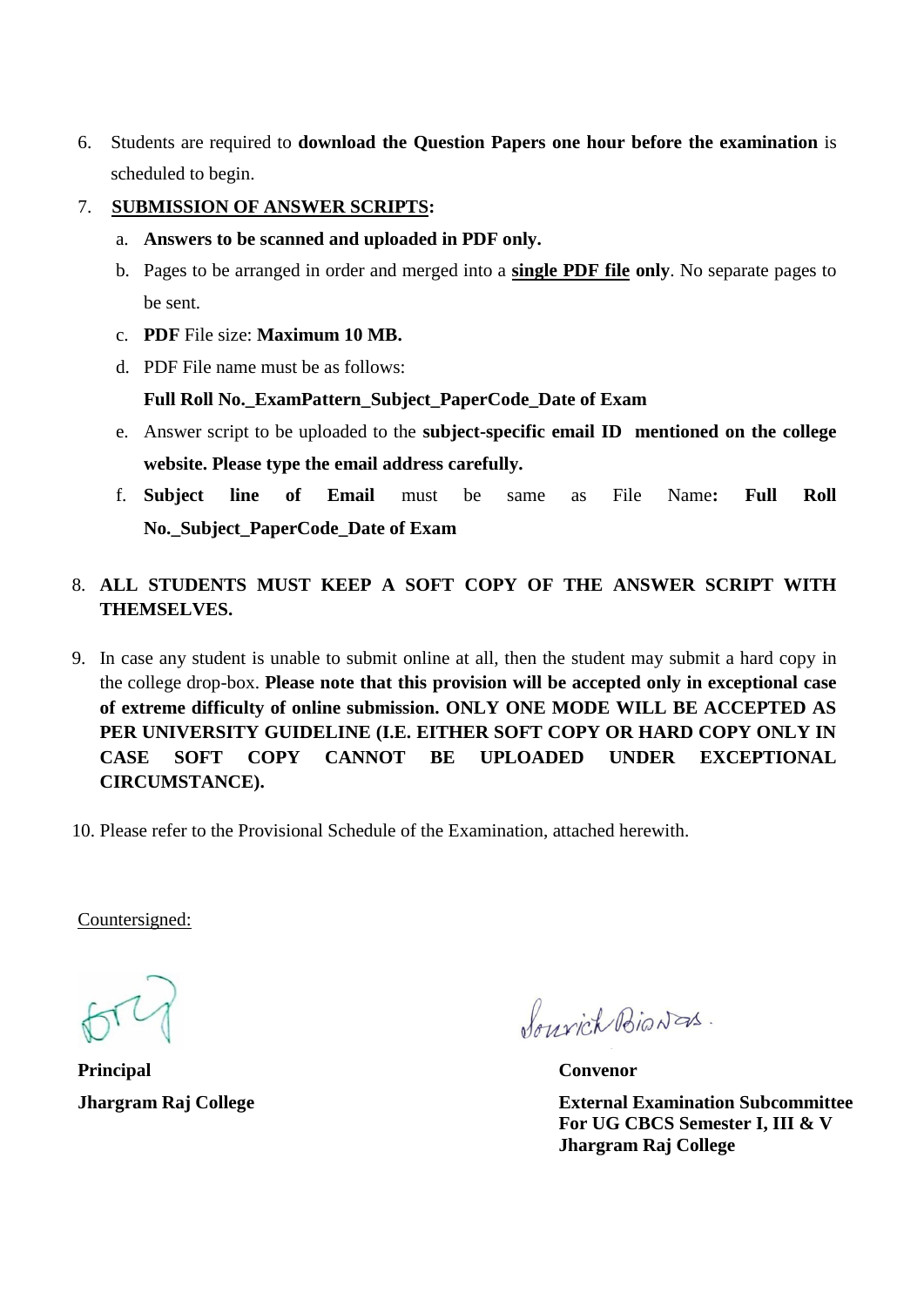# **EMAIL ADDRESSES FOR SENDING ANSWER-SCRIPTS:**

| <b>S. NO.</b> | <b>DEPARTMENT</b>                   | <b>EMAIL</b>                                          |  |
|---------------|-------------------------------------|-------------------------------------------------------|--|
|               | <b>BENGALI</b>                      | HONOURS - CC 5, CC 6, CC 7, SEC-1 & GE -3:            |  |
| 1.            |                                     | jrcbng21@gmail.com                                    |  |
|               |                                     | GENERAL: DSC, SEC-1                                   |  |
|               |                                     | jrcbngexam@gmail.com                                  |  |
| 2.            | <b>BOTANY</b>                       | jrcbotany@gmail.com                                   |  |
| 3.            | <b>COMMERCE</b>                     | jrccomhod@gmail.com                                   |  |
| 4.            | <b>CHEMISTRY</b>                    | chem.jrc@gmail.com                                    |  |
|               |                                     | C5, C6, C7, SEC-1(H), SEC-1 (GEN), GE-3, DSC<br>1C/2C |  |
| 5.            | <b>ENGLISH</b>                      | englishdept.jrc@gmail.com                             |  |
|               |                                     | <b>AECC- CORE II</b>                                  |  |
|               |                                     | engjrcexam5@gmail.com                                 |  |
|               | <b>HISTORY</b>                      | For <b>HONOURS</b> candidates                         |  |
| 6.            |                                     | jrchistory3@gmail.com                                 |  |
|               |                                     | For <b>GENERAL</b> candidates                         |  |
|               |                                     | jrchistorygen3@gmail.com                              |  |
| 7.            | <b>MATHEMATICS</b>                  | jrcmathematics2020@gmail.com                          |  |
| 8.            | <b>PHILOSOPHY</b>                   | Philjrc2022@gmail.com                                 |  |
| 9.            | <b>PHYSICS</b>                      | physics.jhargramrajcollege@gmail.com                  |  |
| 10.           | <b>PHYSICAL</b><br><b>EDUCATION</b> | girija2807@gmail.com                                  |  |
| 11.           | <b>PHYSIOLOGY</b>                   | jrcphysiology.sem3@gmail.com                          |  |
| 12.           | POLITICAL SCIENCE                   | rcpramanik61@gmail.com                                |  |
| 13.           | <b>SANSKRIT</b>                     | jrcsanskritsem3@gmail.com                             |  |
| 14.           | <b>ZOOLOGY</b>                      | jrczoougexam@gmail.com                                |  |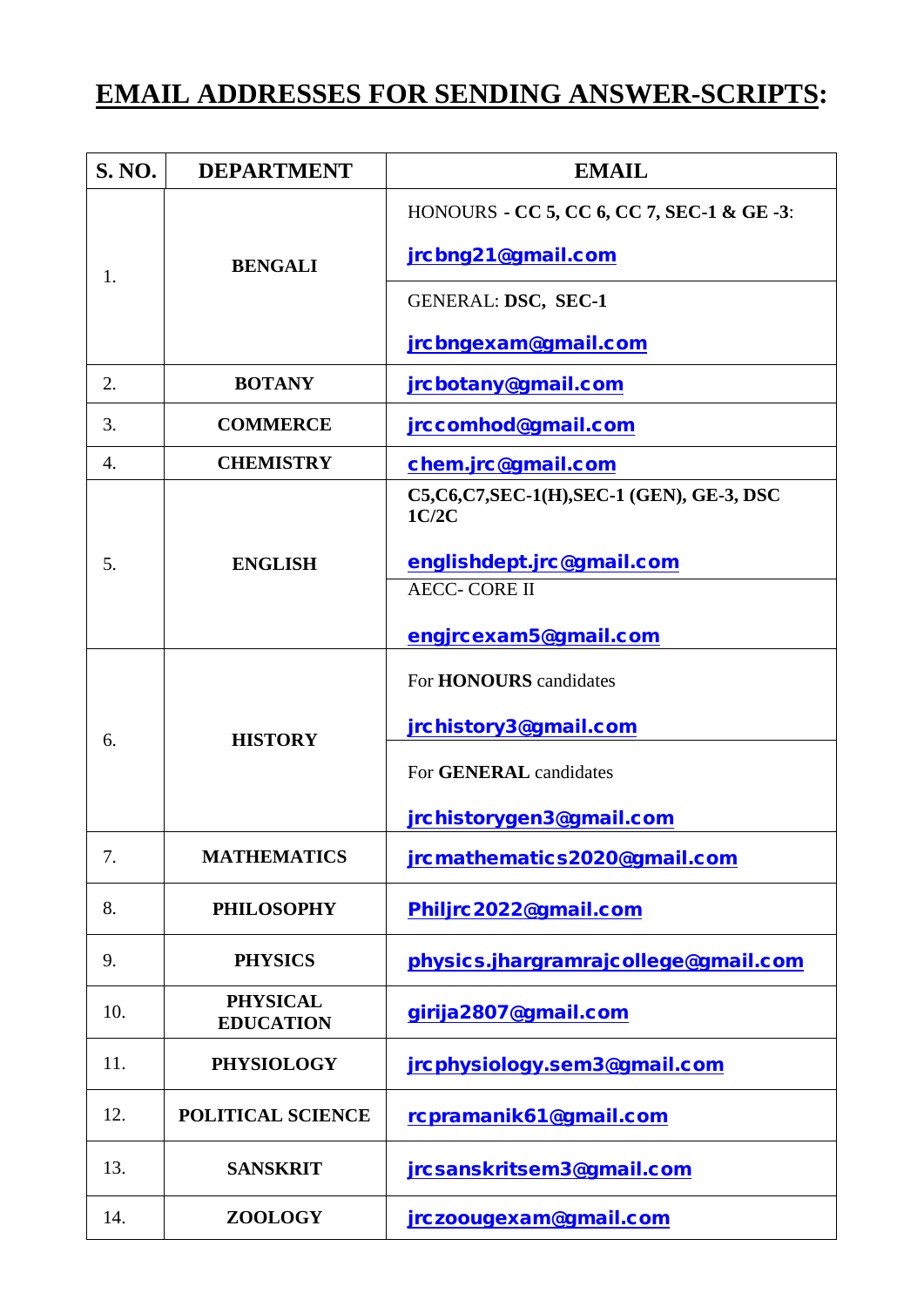

# **Office of the Controller of Examinations** VIDYASAGAR UNIVERSITY Midnapore  $-721$  102

Phone: 03222: 275-441/261-144/276-554-555 Extn.: 419/418/416/451/483/500/531

Ref. No.: VU/CE/UG/Sem 3 /CBCS/ GD-4050 / 2022

Dated: 15.02.2022

# **CORRIGENDUM**

# **RESCHEDULING OF EXAMINATION TO BE HELD ON THE DATE 16.02.2022** OF BA/BSC/BCOM (H & G)/Major. 3<sup>rd</sup> SEMESTER EXAMINATION FOR THE YEAR 2021 (Under CBCS Pattern) **AND** LLB 3 YEARS AND 5 YEARS 2021

This is to notify for all concerned that the examinations of Undergraduate 3rd semester (CBCS Pattern) and LLB 3 years and 5 years examinations to be held for the date 16.02.2022 and notified vide Ref. No.: VU/CE/UG/Sem 3 /CBCS/ GD 4020/ 2022 dated 08.02.2022 and VU/CE/IIb/GD-4018/2022 dated 08.02.2022 has been rescheduled due to unavoidable circumstances as per the following schedule:-Theory and / Practical

**DAMAGARCOM (Honoura) & MAJOR** 

| Paper          | BA/BSC/BCOM (H0110013) & MAJOR<br>Time( Duration: As mentioned in<br><b>Ouestion Paper</b> ) | Date mentioned vide<br>VU/CE/UG/Sem 3 /CBCS/ GD 4020/2022 | <b>RESCHEDULED</b><br><b>DATE</b> (New) |
|----------------|----------------------------------------------------------------------------------------------|-----------------------------------------------------------|-----------------------------------------|
| C <sub>5</sub> | $11:00$ am onwards                                                                           | 16.02.2022                                                | 23.02.2022                              |
|                |                                                                                              |                                                           |                                         |

### **Theory and / Practical**

| BA/BSC/B.COM(General)<br><b>FIRST HALF</b><br>10.00 AM ONWARDS<br>(Duration: As mentioned in Question<br>Paper)<br>PAPER: DSC1C/DSC 2C/DSC 3C | <b>SECOND HALF</b><br><b>14:00 ONWARDS</b><br>Duration: As mentioned in Question<br>Paper)<br>PAPER: DSC1C/DSC 2C/DSC 3C | <b>Date</b><br>mentioned<br>vide<br>VU/CE/UG/Se<br>m <sub>3</sub> /CBCS/<br>GD 4020/2022 | <b>RESCHEDULED</b><br>DATE(New) |  |
|-----------------------------------------------------------------------------------------------------------------------------------------------|--------------------------------------------------------------------------------------------------------------------------|------------------------------------------------------------------------------------------|---------------------------------|--|
| Bengali/Hindi /Santali<br>Physics/Economics/<br>Nutrition/<br>Electronics/B Com(G) C5<br>$NR \cdot \text{DSC}$ 3C is only for $\text{BSc}(G)$ | <b>History/Sociology</b><br>Chemistry/Anthropology/<br>Biochemistry                                                      | 16.02.2022                                                                               | 23.02.2022                      |  |

#### LLB 3 YEAR AND 5 YEAR

| <b>PATTERN</b>                 | <b>PAPER</b>       | Date mentioned vide<br><b>VU/CE/llb/GD-4018/2022</b> | <b>RESCHEDULED</b><br>DATE (New) |
|--------------------------------|--------------------|------------------------------------------------------|----------------------------------|
|                                | 3.1 AND 5.1        | 16.02.2022                                           | 23.02.2022                       |
| LLB3 YEAR<br><b>LLR 5 VEAR</b> | 3.1, 5.1, 7.1, 9.1 | 16.02.2022                                           | 23.02.2022                       |

The remaining examinations will be held as per the schedule mentioned vide Ref. No.: VU/CE/UG/Sem 3 /CBCS/ GD 4020/2022 dated 08.02.2022 and VU/CE/llb/GD-4018/2022 dated 08.02.2022. All concerned to kindly note.

(Biplab Chakraborty) Controller of Examinations (Offg) **Vidyasagar University** Controller of Examinations (Officiating) Vidyasagar University